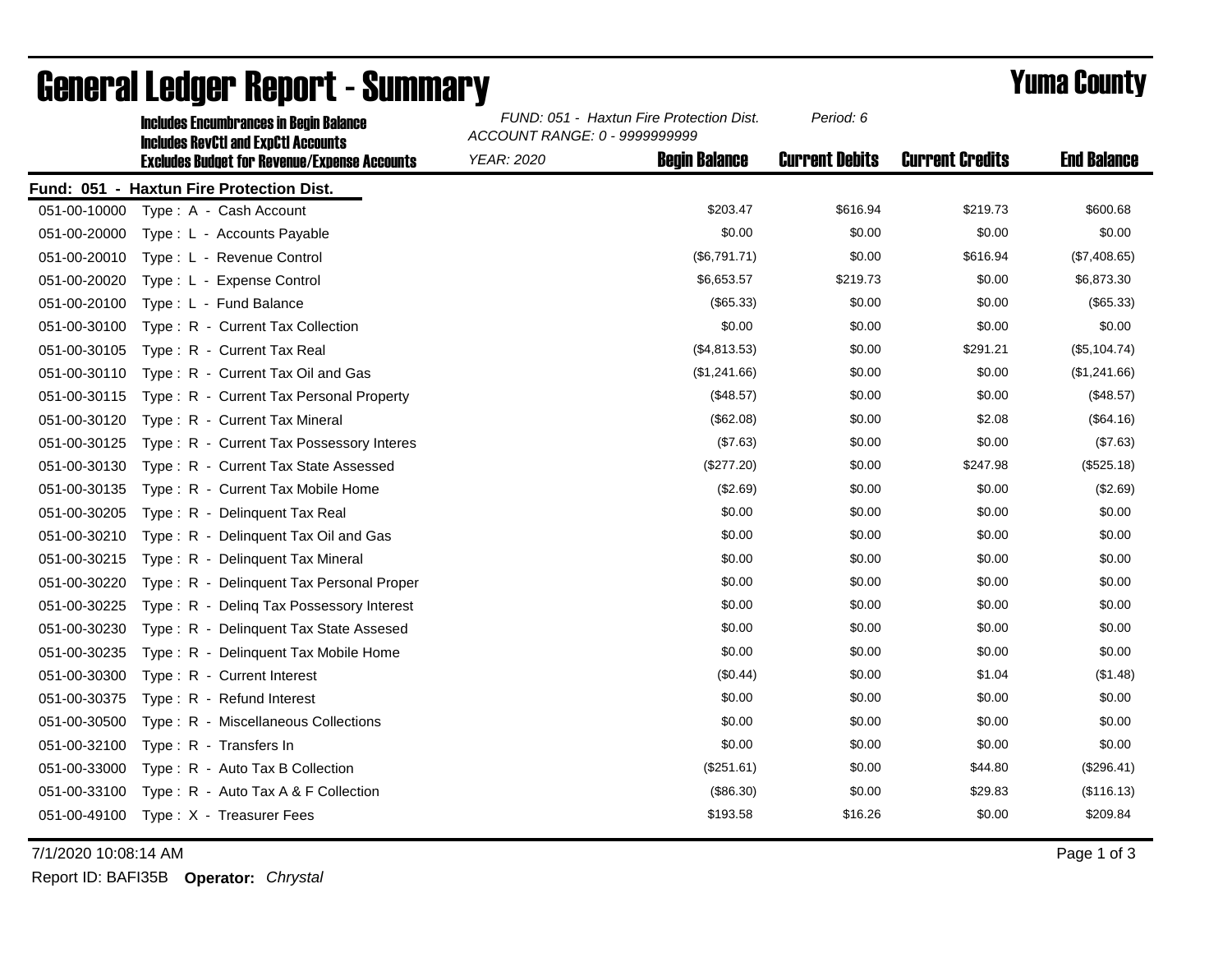| <b>General Ledger Report - Summary</b> |                                                     |                                                                                             |                                          |                                                                           |         |                             | <b>Yuma County</b>    |                                  |                    |
|----------------------------------------|-----------------------------------------------------|---------------------------------------------------------------------------------------------|------------------------------------------|---------------------------------------------------------------------------|---------|-----------------------------|-----------------------|----------------------------------|--------------------|
|                                        |                                                     | <b>Includes Encumbrances in Begin Balance</b><br><b>Includes RevCtI and ExnCtI Accounts</b> |                                          | FUND: 051 - Haxtun Fire Protection Dist.<br>ACCOUNT RANGE: 0 - 9999999999 |         | Period: 6                   |                       |                                  |                    |
|                                        | <b>Excludes Budget for Revenue/Expense Accounts</b> |                                                                                             |                                          | <b>YEAR: 2020</b>                                                         |         | <b>Begin Balance</b>        | <b>Current Debits</b> | <b>Current Credits</b>           | <b>End Balance</b> |
|                                        |                                                     | Fund: 051 - Haxtun Fire Protection Dist.                                                    |                                          |                                                                           |         |                             |                       |                                  |                    |
| 051-00-49401                           |                                                     | Type: X - Transfer Out                                                                      |                                          |                                                                           |         | \$0.00                      | \$0.00                | \$0.00                           | \$0.00             |
| 051-00-49500                           |                                                     | Type: X - Checks Written / ACH Transfer                                                     |                                          |                                                                           |         | \$6,459.99                  | \$203.47              | \$0.00                           | \$6,663.46         |
|                                        |                                                     |                                                                                             | Fund: 051 - Haxtun Fire Protection Dist. |                                                                           | Totals: | (\$138.14)                  | \$1.056.40            | \$1,453,61                       | (\$535.35)         |
|                                        |                                                     |                                                                                             | <b>Total Fund Revenues:</b>              | \$616.94                                                                  |         | <b>Total Fund Expenses:</b> | \$219.73              | <b>Net Revenue Over Expense:</b> | \$397.21           |